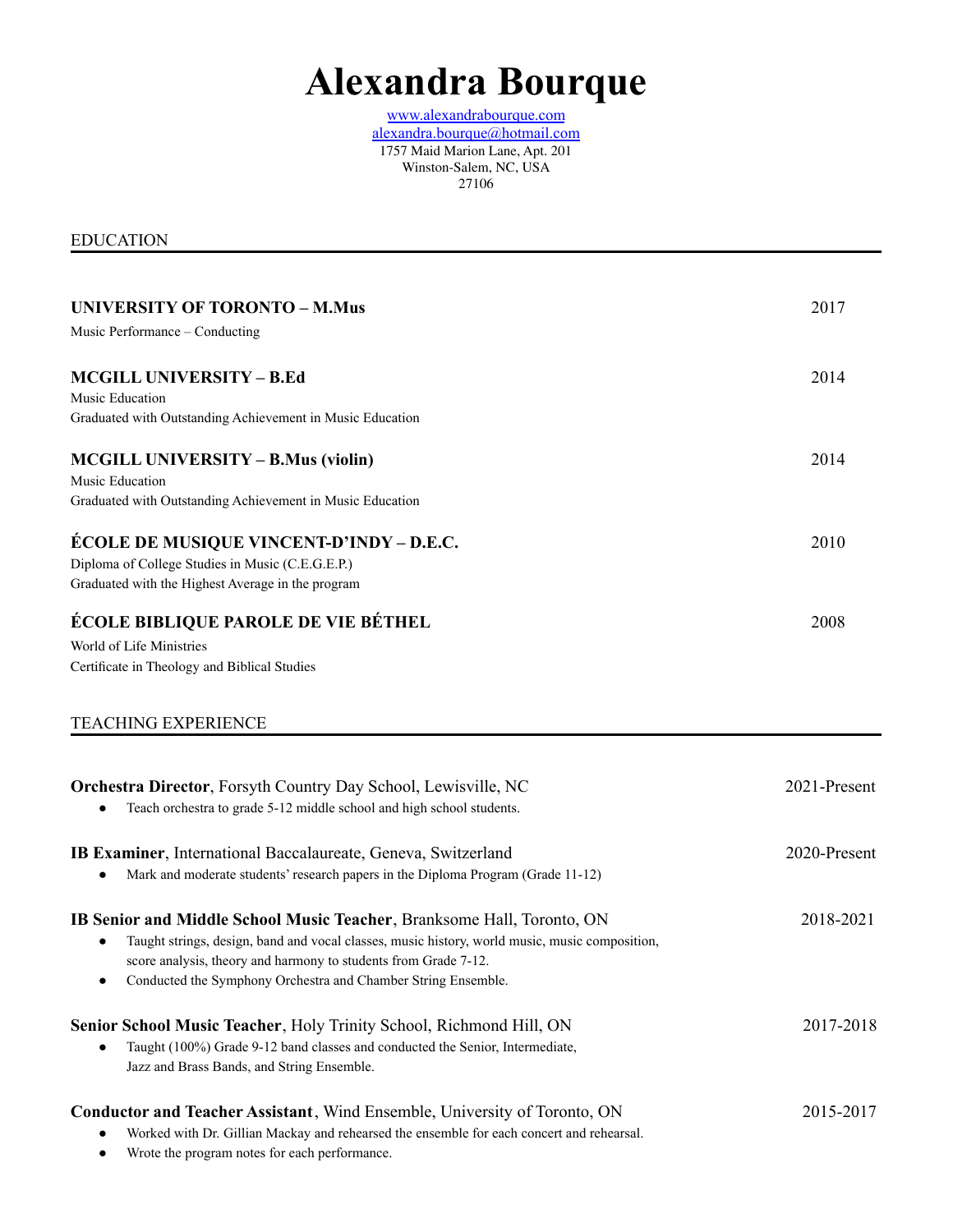| Teacher Assistant, Instrumental Class: Violin, University of Toronto, ON<br>Assisted with instruction in classes given to music education students.<br>Taught private lessons and gave tutoring sessions.<br>$\bullet$                                                                            | 2016               |
|---------------------------------------------------------------------------------------------------------------------------------------------------------------------------------------------------------------------------------------------------------------------------------------------------|--------------------|
| Violin Instructor, Montreal, QC and Winston-Salem, NC<br>2021                                                                                                                                                                                                                                     | 2008-              |
| Trained and coached violinists between the ages of 7 to 35 years old in my private studio.<br>$\bullet$                                                                                                                                                                                           |                    |
| MUSIC EXPERIENCE                                                                                                                                                                                                                                                                                  |                    |
| Music Director and Conductor, Toronto Community Orchestra, Toronto, ON<br>Research and select repertoire.<br>Teach instrumental skills to the members of the ensemble.<br>Conducts the orchestra for weekly rehearsals.<br>Prepare and lead the orchestra for the final performance.<br>$\bullet$ | 2020-21<br>2017-18 |
| Conductor, String Orchestra, CIS Music Festival, Roy Thomson Hall, Toronto, ON                                                                                                                                                                                                                    | 2019               |
| Band Repertoire Analyst - St-John's Music, Toronto, ON<br>Assessed the new band and wind ensemble repertoire available on the market.                                                                                                                                                             | 2019               |
| Adjudicator, Toronto Youth Wind Orchestra auditions, Toronto, ON                                                                                                                                                                                                                                  | 2017-18            |
| <b>Apprentice Conductor, Orchestra Toronto, Toronto, ON</b><br>Worked with Music Director Kevin Malone on their concert: Canadian Light Classics.                                                                                                                                                 | 2017               |
| <b>Assistant Conductor/Musician (violin)</b> , Toronto Community Orchestra, Toronto, ON                                                                                                                                                                                                           | 2016-2017          |
| Conductor and Founder, Brass Ensemble, University of Toronto, ON                                                                                                                                                                                                                                  | 2016-2017          |
| Substitute Conductor, Wind Symphony, University of Toronto, ON<br>Worked with Dr. Jeff Reynolds and rehearsed the ensemble for certain concerts and rehearsals.                                                                                                                                   | 2016-2017          |
| <b>Conducting Experiences</b> , University of Toronto Symphony Orchestra, Toronto, ON<br>Conducted the orchestra for different reading sessions throughout the year.                                                                                                                              | 2016-2017          |
| Assistant Conductor/Musician (trombone), Cercle philharmonique de St-Jean, QC                                                                                                                                                                                                                     | 2014-2015          |
| Conducting Fellow, Denis Wick Canadian Wind Orchestra, MusicFest Canada, VA                                                                                                                                                                                                                       | 2014               |
| Assistant Conductor, Doxa choir, Église de Terrebonne, QC<br>Rehearsed and conducted the choir for Christmas and Easter Celebrations.                                                                                                                                                             | 2012-14            |
| Conducting Experiences, McGill Wind Symphony, McGill University, Montreal, QC                                                                                                                                                                                                                     | 2012-13            |